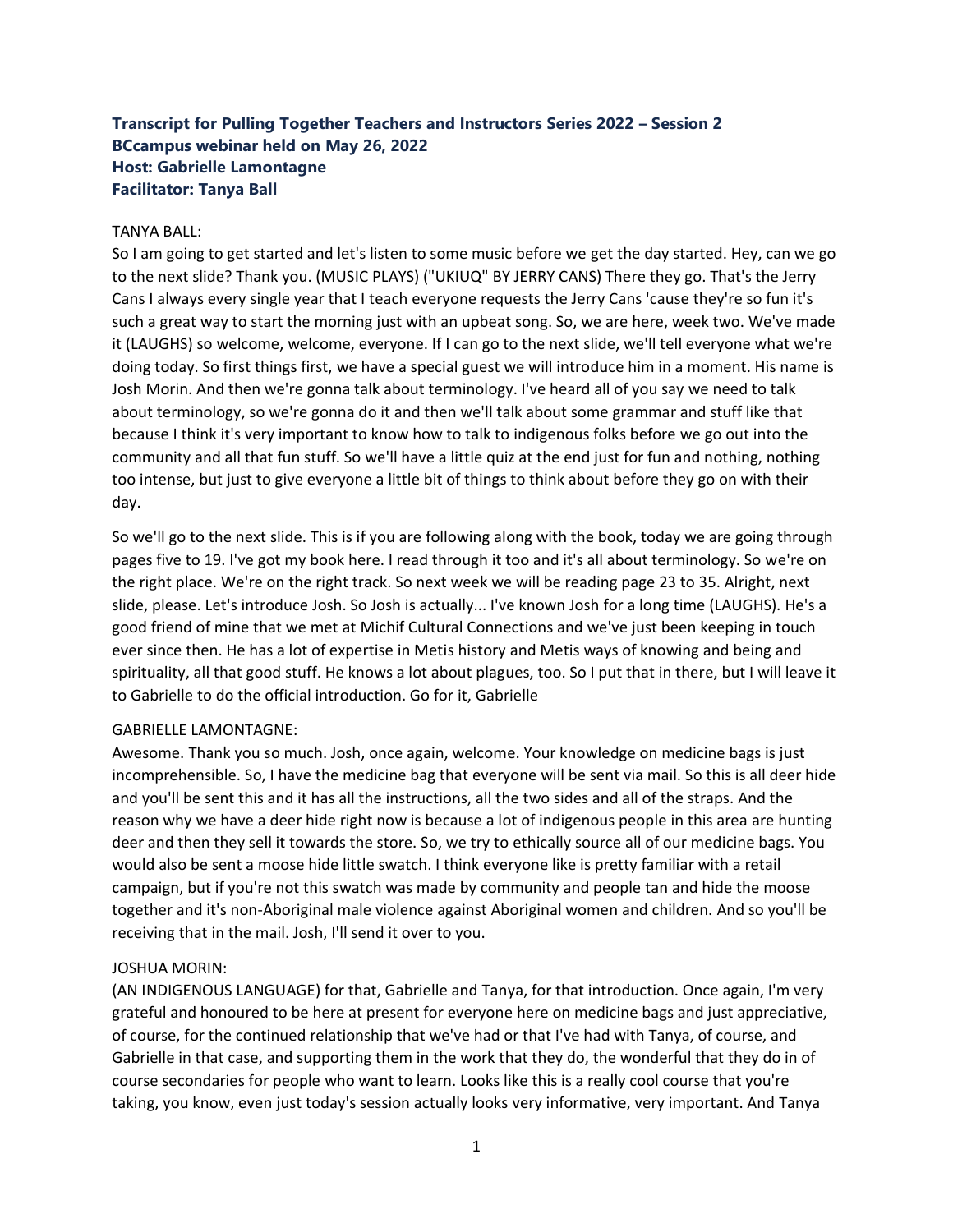did invite me to stay for this but it's been... My days are so there's just so busy with all these zoom stuff. Like, earlier today, just before this, I was in another such talk, we were making plagues. And at 1:00 here, I got to do another workshop actually with my work in that case, in that regard. So very busy. But I'm very appreciative for the opportunity. And I know talks like these are very important and they're very vital to this kind of classes that are being offered to have lived perspectives and stories being shared by indigenous peoples in the communities in that regard.

So as I say, despite our worlds being very busy, and I'm sure we're all in the same boat, where it's on from this Zoom meeting onto the next Zoom meeting kind of thing. But I do really enjoy my time when it comes to presenting to everyone here and even with the past times I've presented, it's been a really wonderful experience. So just want to thank everyone for taking the time this morning with me today and I have about an hour to present in that regard. The only thing I will ask is would it be possible to get the slides down so we could see my screen? Basically, 'cause I have just a couple of medicine bags that I'll be sharing in that regard. So that will be my only big thing. So I'll start with an introduction (SPEAKS INDIGENOUS LANGUAGE). Of course, if any of you aren't familiar with zoom the speaker view will get you onto the bigger screen to make you see me totally verses of the gallery view but (SPEAKS INDIGENOUS LANGUAGE). So hello everyone. My name is Joshua Morin. My family comes from the historic communities of St. Albert and Lac Ste. Anne in Alberta, that's just through my mum's side.

I use their traditional names to introduce those communities. Mistahay Sakhahigan meaning big Lake for St. Albert's and then Manitou Sakhahigan meaning Spirit Lake or God's Lake for Lac Ste. Anne. My dad, he's also Metis. This family comes from Meadow Lake Saskatchewan, he was actually born up in the Northwest Territories in a community called Tait River. And much like most Metis families, you know we have spread about, you know, I have connections down even in the Red River area in Winnipeg. I have an aunt and uncle and a family that lives over there, so much like most Metis families. And if you're just indigenous in general, you could travel, you know, 400 kilometres to another community and then someone will start telling stories about your aunty or your kookum and you are just like, what the heck, great. But it's really cool and it's very fun to find connections to our communities in that case and also to that's why it's important for me to always let people know, like where I come from in that regard because we do ask those questions, you know, who are you?

Where do you come from? In that case, it's never to discredit someone. It's specifically to find that connection in that case. If we're related to that, even in that sense just because when you look at the history of colonialism, a lot of us did lose our identities, a lot of us push them to the ground. And I'm very fortunate my family wasn't like that fully in that case but you see with a lot of other families, they are like, I'm 27, some people might be even double my age and they're just discovering that they are Metis in that regard. So just being aware of that, very important. That's why I always, just once again, let people know who I am and where I'm from and even if you don't know who you are and where you're from, that's OK too because we can absolutely help you figure out who your people are? where you relate to? If it's not from the Metis community maybe you are from a First Nations community, we can help be totally on that path and on that journey to find people in that case.

So I always encourage that, too. It's OK if you don't know where you're from because as I say when you look at the history, there's a lot of reasons why a lot of people don't know who they are and where they come from in today's age. And I'm sure many of you too, might be aware of there is that issue with people if they do identify being in our communities, but they aren't actually connected in that sense. It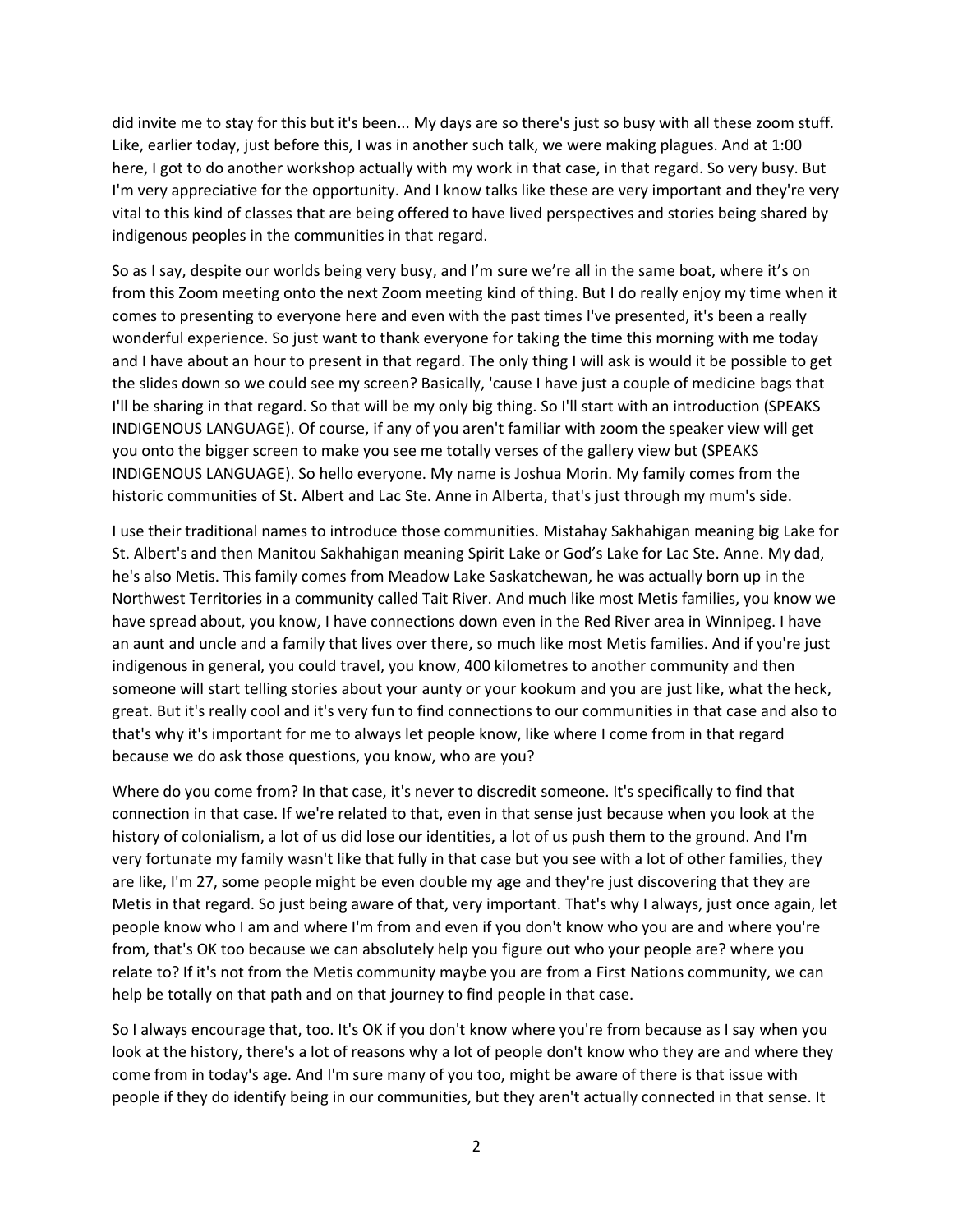just goes back to if you're just generally looking for who you related to, we will help you find that in that sense, in that case. So I have a couple of roles. I work at the Center for Race and Culture Edmonton, and I work as their indigenous education specialist at the Center for Race and Culture. We offer workshops such as anti-racism, mitigating bias, microaggressions and micro-inequities. And specifically for me, I'm on there to provide indigenous education. We also have a consulting services that we run that offers those specific workshops in that case. And then I also work at the Michif Cultural Connection Company in Saint Albert, that's a Michif cultural centre that was founded by my grandma.

Her name is Thelma Chalifoux. She was the first indigenous woman appointed to the Canadian Senate. She founded that centre to really preserve and protect the Alberta Metis history and also give people access to the culture in that case. So we do moccasin making, we've done drum making, finger weaving, Michif language and other workshops just to name a few pretty much. And yeah, I still carry a very important role there, in keeping the workshops going make sure that house is still standing and that people can come in and learn about Metis history. And also was recently elected as the Vice President for the St. Albert Metis local. So I carried that role too of representing people in that community, although I kind of felt before I was already helping people in that sense. So at some cases nothing has changed, it's just more I have a bit more of that political voice to our leaders to get that support if we need it in that regard. But very honoured to have that role, in that case, I take it very serious, you know volunteering and serving the people.

It's never something for me to get a benefit out of, in that case. The only way I will benefit is if the people benefit. It's just as simple as that, in that regard. I sit on the Pearson Publishing Indigenous Advisory Circle. That's one that I've been active on for almost two years now. And then I also serve in Republics Wisdom and Guidance Council. So I'm quite active. I wear a couple hats. Much like my grandma much like other people, I do consider myself actually like a workaholic in some ways just because when I'm not doing anything I just feel like I'm doing nothing, in that sense. And I know people shouldn't think that way because it's actually healthy, in a lot of cases you just slow down and do nothing in that regard. But that's just how I am and my grandma was like that, you see a lot of elders today that are still you know, they go out and do lots of things and I can only hope when I'm their age, I still have that energy and that just that will to serve the people in that case.

So trying to just honour a lot of that too, in that regard. So today specifically, I am presenting on medicine bags. I have presented a couple of times before to other people who've been working on their medicine bags in that regard from this group. So I'm very glad that you're all gonna have this opportunity to create and sew a medicine bag together. It's really cool that Gabrielle also shared how you really worked hard to make sure it was ethically sourced and that you're getting hides too from the animal, in that case, to sew it together in that in that regard, 'cause when we do our workshops, everything is sewn by hand. It's all done from, you know, producing animal hides in that sense. It's all done in, in the old ways, as we like to call it. Some people might consider like, oh, wow, the elders, they can really do it the tough way almost in that sense. Some people worried about it, but it's just when you think of the days when you didn't have sewing machines and even too when you didn't have like you couldn't just go to Michael's to get like a newer sewing needle or anything like that.

Like you had to really hold on to what you had those techniques is what kept us going, in that case. And there's also various ways to make medicine bags, and there's various ways of medicine bags can look. You can bead on medicine bags too, but also you can keep a medicine bag plain. I will be explaining a lot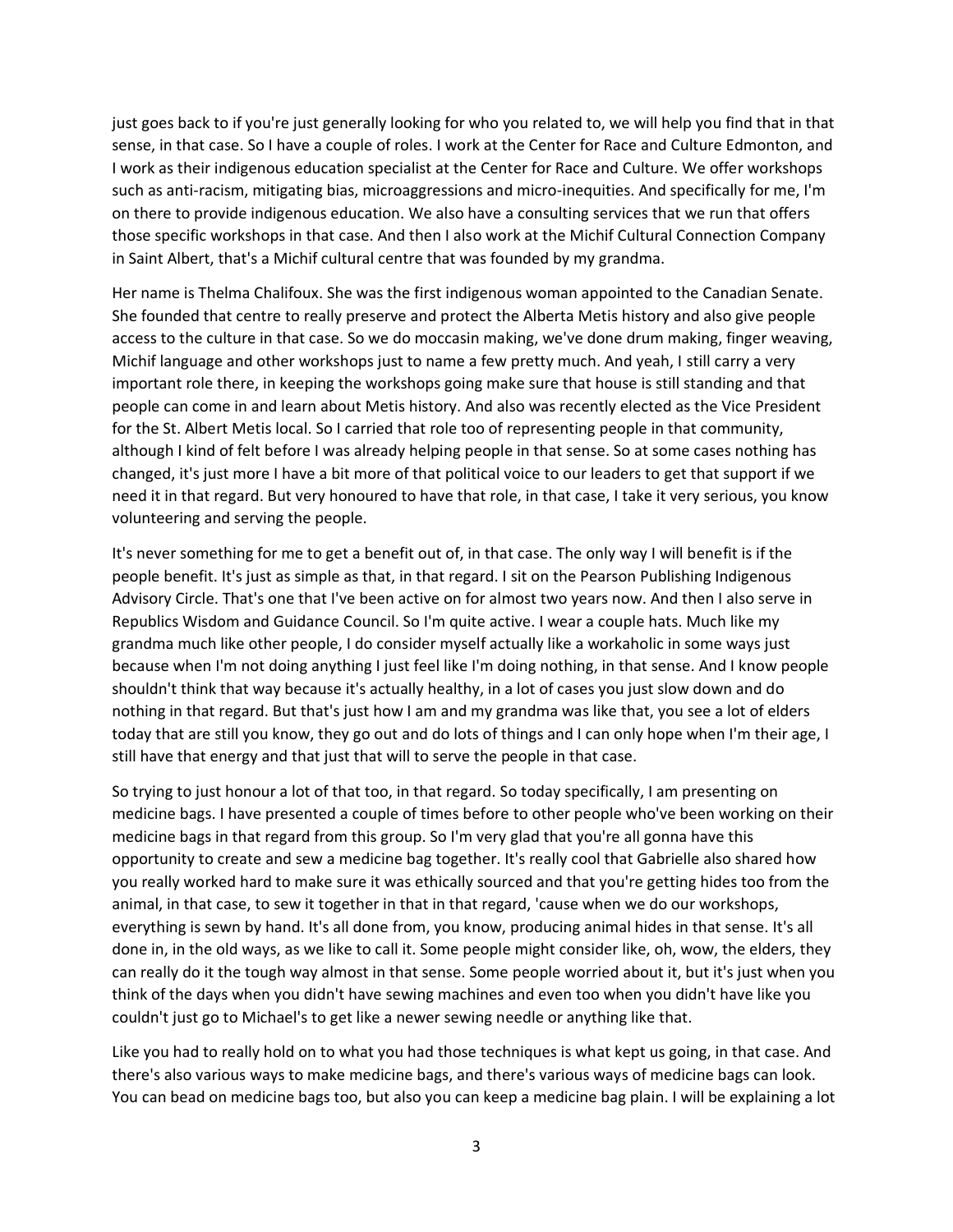on that, even too how we do medicine in our indigenous communities. Teachings that I share obviously, they're gonna come from Treaty six, they're gonna come from elders of my community. Of course, if you go to like if any of you are in the BC area, of course, you might encounter different teachings and different medicines that are being used in that regard. And that's very important to recognize just because indigenous people were not pan indigenous in that case and I'm sure you'll touch a little bit on that with the terminology today, too. In that case, I wouldn't say... like it's important to say indigenous nations because we are nations in that regard and I touched on that a little bit with our Pearson committee last night because they had it worded as Indigenous communities and I was like, we can leave communities there but let's word it as indigenous nations and communities in that case because when you're wanting to uphold those standards under rep and the TRC calls to action, you have to recognize us as sovereign nations, even down to the wording in that sense.

And it's totally just as Tanya said, we were having the exact same conversations because if you're going into these communities and serving these communities or helping these communities, in that case, you gonna have to go in there and recognize them as sovereign nations. Their languages are sovereign, their history is sovereign, the land that you're on is sovereign and the rights that they have are sovereign in that case. And it's just very important to be aware of that. It might seem like there's a lot to it in that case, but honestly, a lot of it just goes back to if you're working with a different group, just asking like, what is the proper way? And obviously asking in a respectful way in that case, but not even if you're working with Indigenous communities if you go into the Black community, if wanna go to the Black community, 2SLGBTQIA+, they're gonna have protocols and just ways put in place for you to properly interact with these communities in that regard. So, this can really help with the guidelines for that in that regard.

What's being shared here so think I'm very excited for what you're doing today after what I'm sharing and then also to just this whole course seems very informative and very helpful for whatever workspace you are going to go into because, at the end of the day, indigenous peoples are involved in some way or another. It's just as simple as that in that regard. So when it comes to medicines, medicines are quite interesting because of course the way we view medicines is quite interesting in our communities in that case, because of course, as I say, like you go to the store like you can get your Tylenol or Advil or you go to the doctor and they'll prescribe medicine to you and that kind of stuff and absolutely... We view Western medicine as medicine still in that case, and we still have doctors will go to the doctor and that case will go to, you know, hospitals in that regard, we'll go to specialists for treatment in that case. But of course, it's very important to be aware of the history to of Western medicine, and indigenous peoples more in the sense of not us, using the medicine, but our interactions with that system, in that case, the health care system in that regard.

So, that's why a lot of cases, like some cases, we won't go to the doctors, at some hospitals, we are hesitant to go to in that case. And even when it comes to specialists, we're still very hesitant because we have to worry that they are still going to carry a bias on our people. In that case, even though if someone else came in to see that specialist of the exact same problem, who is non-Indigenous, they might actually get better help, in that case, at the end of the day, because that bias wasn't present for that person. So, when it comes to medicines to in that case, like a lot of times our indigenous medicines or medicines of the land, they weren't acknowledged, they were pushed to the side. In some cases, you'd hear like, a lot of times, in the old days, you would hear the word like pagan traditions in that case, and that was just to kind of put down our for one, not just our medicines, but also to our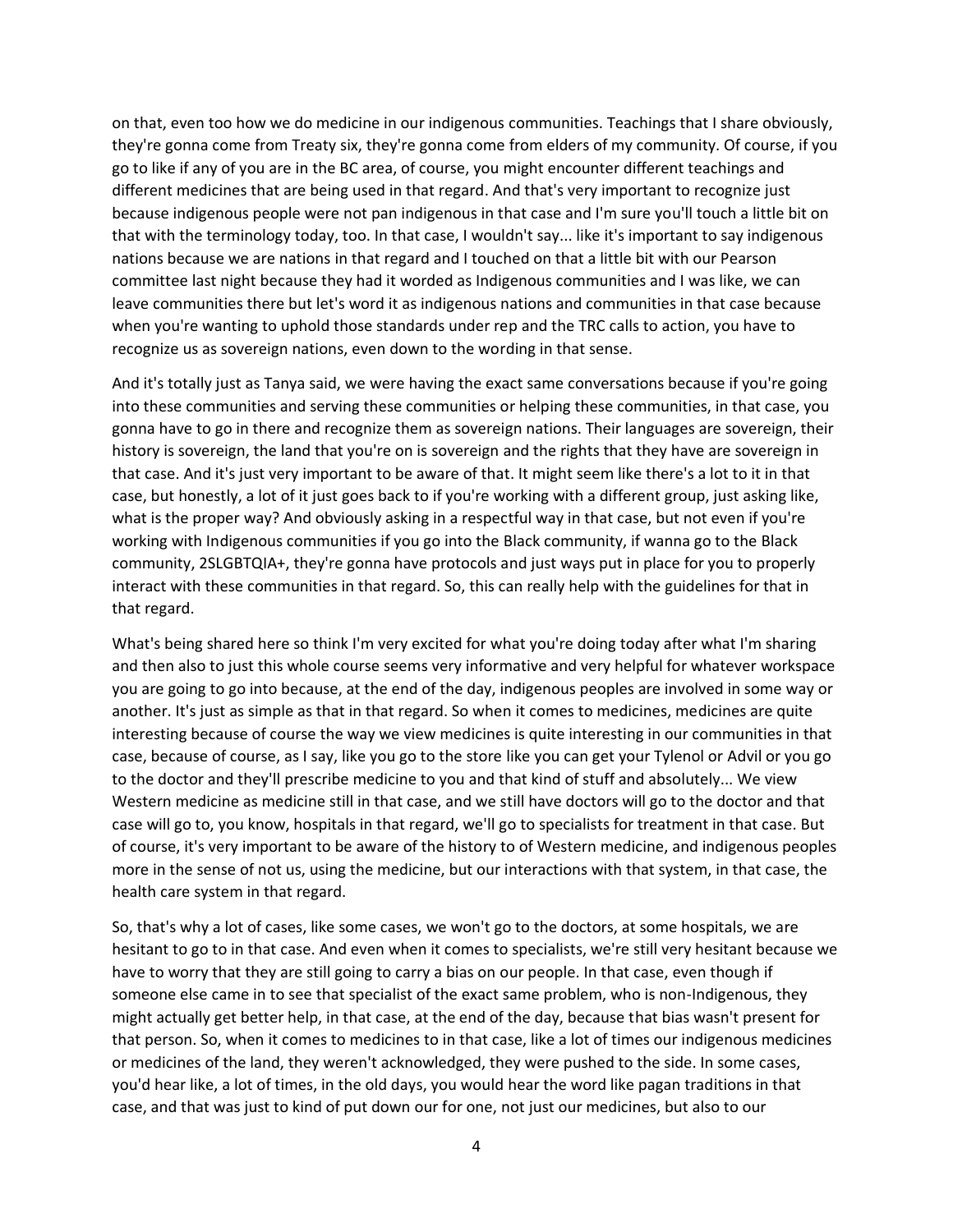spiritualities in our traditional ways, they're just kind of a way to kind of make it not as equal when it comes to like other medicines and even just other spiritualities and that kind of stuff.

So, when it came to, like, you know, us collecting plants, and that's making, you know, like, just things from the land, and even to when we do our ceremonies that we do view as medicine. In that case, even when it comes not just to us, but to the land itself, too. In that regard. A lot of that just was not like people were not into that at all, like if you went to like, you know, 1800s on. In that case, a lot of it was not really recognized there was laws put in place, even up until, I think until the 60s with our ceremonies in that case, and even getting lawyers in the courts in that in that regard. So, it's important to just be aware of a lot of that. In that case, especially when it comes to talking about indigenous medicines, because we do have a lot of knowledge to offer. We do have medicines that absolutely, we still use today, people still go out and collect, you know, we still have our harvesting, that we go out and do in that regard. But it's just to port it to know that there was a time when doing that we actually had a fear for some cases for our lives in that case.

And even to there's that case right now with the two, the two Miki hunters that were murdered, in that sense. So technically, in a sense, there still is a fear for us when we go out, and whether or not even just for medicines. But if we just go up to the land, in that sense, and interact with the land and the way our ancestors ate, in that case, they're still sticking was put in place in that regard. So, with medicines, the one cool thing with medicines is that, obviously, like we do view, as I say, we do Western medicines, but when it comes to our medicines to like, Absolutely, we have plants that are medicines that are even being used by scientists, and people today that they're showing allowed, these actually do have medicinal benefits, we should absolutely be using this in that regard. But also to as they say, we also view things like, you know, ceremony as medicines are spirituality as a medicine, in that case. And like for me, you know, we're going to work we're talking about medicine bags.

In that case, this medicine bag that I carry often with me, I have rocks in here. And rocks can be another kind of form of medicine. In that case for people the way it was taught to me that rocks are so old, that they're the oldest living beings on this earth. They're so old, that they don't have any facial features, but they absolutely listened to us. And it's another way to signify how the land and the mother is listening in regards to even just our health, all of that, in that case. So, that was chaired by an elder by the name of Jerry Wood and Jerry wood would have thinking rocks with him all the time in his pocket. He says anytime you struggle with a thought or he needed somebody to think he would have these rocks, and it would help him during that time consult with himself on pretty much what he was thinking about in that case, and it could be just anything he said he was struggling with at that time, in that regard. And that's very important to note too is that as I say like a lot of my teachings come from treaty six, but I always let people know that anything that I share, it is passed down does come from an elder or does come from a community member or knowledge keeper in that case, because once again, it reflects my upbringing for one, but in our traditional ways, we have to honor those who have passed down the knowledge to us.

It's very much like if you're doing a research paper, and you're citing where you got that information from, it's very, very similar when it comes to our indigenous culture and teachings. Because if I go up and say, you know, if I just go up and say, you know, well, the sky is blue because of this, and I just have this whole story, right? Or that someone's like, OK, that's really cool. But where did you get it from an if I don't have, like, where I got it from, like an origin point of it, it does, it can raise a lot of concern, in that case, for where I like it just for me, in that sense, representing what I'm going to share, like from as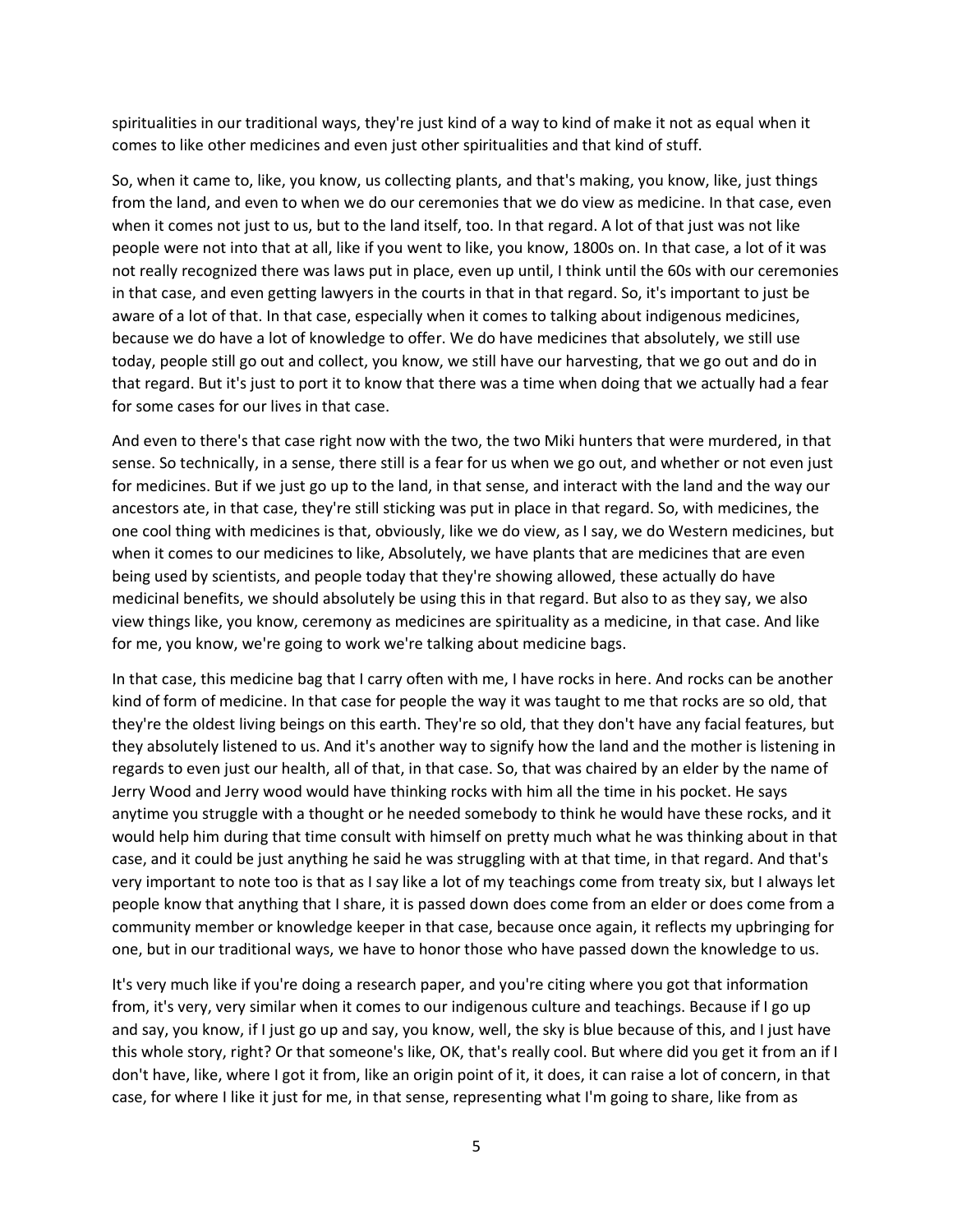meeting people in our communities, but also to that oral tradition is very important, like anyone that goes and shares a traditional teaching, it's been passed down to them. And for one, two, they're also passing it down the way that it was passed down to them that same way. And that adds into that whole oral tradition that personally learned it from he was passed down the same way to them also, in that case, so it's very important for me to also recognize that part too, in that case, just because like, as I say, everything that I'm that I'll share here has been passed down from a community member, an elder and knowledge keeper from this area, in that regard.

So, some of these stories possibly have been around for quite a bit of time, in that case. So, when it comes to medicines, we view rocks, of course, as medicines, but another community that I've mentioned that my family comes from was Manitou Sagan, which means Spirit Lake, or God's lake. So, the history around that lake is very interesting. Because that lake has had a long association of spirituality, though we believe the water has healing factors to it, not just physical, but also, like mentally in that case, and also spiritually, in that regard, we believe it has healing waters, and we're, we're technically not the only people with stories like these. There's a story of people up north and they have a there's a story of a waterfall and a lady going to a waterfall. And same thing she got her legs healed from it after pretty much from this journey, in that case. So, having these stories of healing places, absolutely exist. And when it comes to Manitou Sagan Spirit Lake or God's Lake, that was one that we absolutely honored and recognized.

And when the Métis people arrived in those communities, you know, early 1800s, that is what the First Nations people recognize that area as it was, it was a lake that had healing water. So, us as Métis people, because many of our kokums were, they were, you know, First Nations, in many cases have strong connections to those communities. We heard those stories being passed down to us, and we absolutely honored it in that case. And the interesting thing with that lake too it was even so much honored that even when the priests came here, they even recognized it as a very special place in that case, so they called it Lake St. Anne. And they put a parish there, and they have now one of the oldest pilgrimages here in Western Canada, that people from all over the world, in that case come just to travel to this pilgrimage. And I'm not religious in any way. I'm like, I don't consider myself in any faith in that regard. Thank you Gabrielle. But the one thing with that lake is that it's a place where our people can gather, and that kind of stuff.

So, it's very important to just, you know, once again, for us, that's why for me, like I recognize the name Manitou Singh, but it's also just or Manitou Singh was born. And just to recognize that the way we view medicines is different in a lot of cases than the way medicines are viewed in a western context. Like I say, it's obviously like, you know, Advil and taking things like that. It's a medicine obviously, in that sense, but we might go to the land in that sense, I want to interact the essence of the land things like rat root, sweet grass, sage, willow, punk, those are medicines we use to smudge in that sense of when we smudge that's a form of cleansing that we use in our communities. It can be viewed as prayer too in that sense, but it's how we cleanse ourselves spiritually and also to we believe physically, in that sense, because what we're burning is a medicine. In that case and the smoke too, when we do pray when we smudge, it goes up to the creator in that regard. So I'll show you just some medicine bags because I know like my main reason here is the medicine bags but I like to talk about this here.

So, this is one that I have that I wear often. In that case, it's totally beaded. You can be your medicine bags totally even with the lanyard in that case. So, you can see there's just different ways to do it. Colors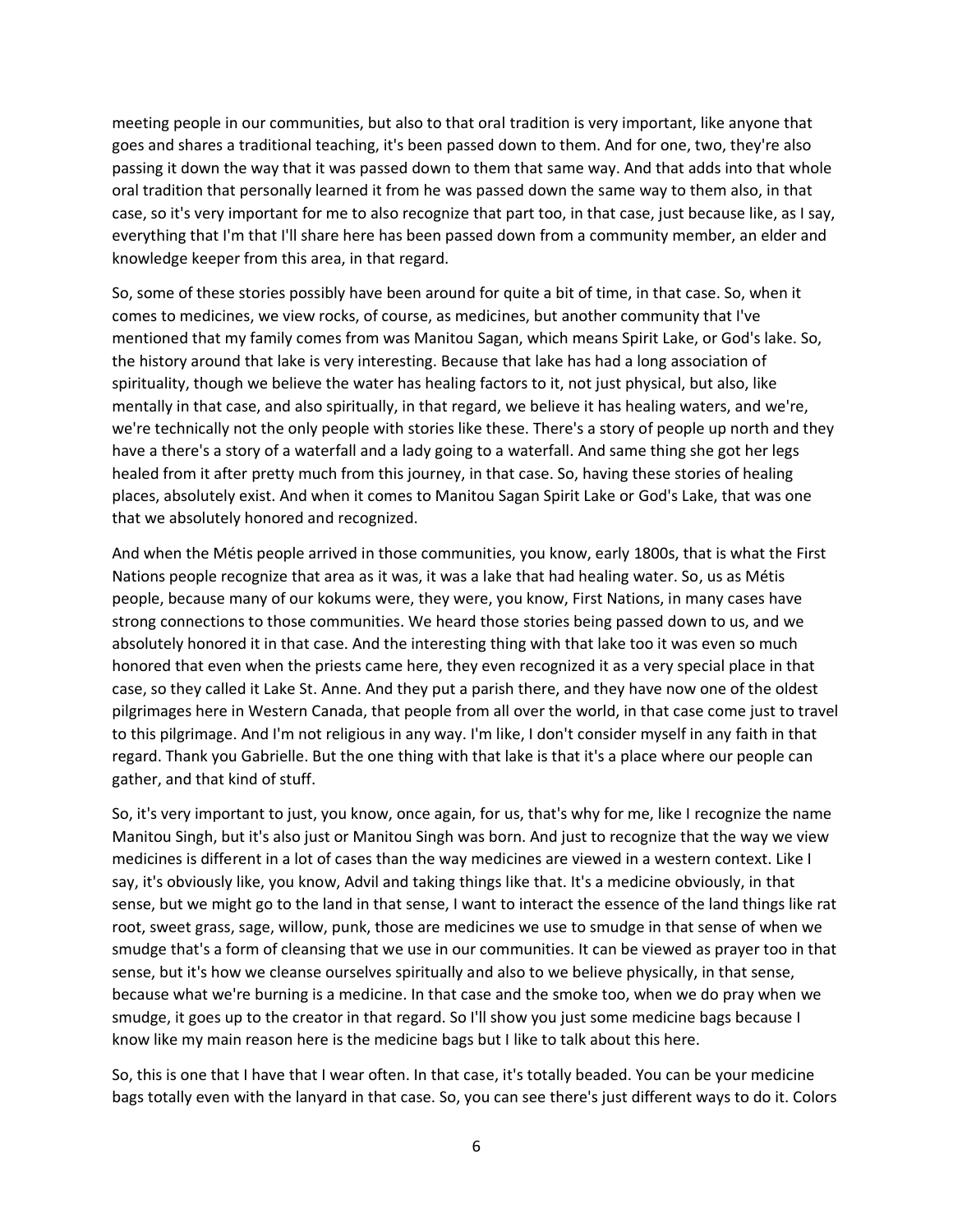can vary too. It could be if it's colors that are associated with the community but also to their colors that are like you have a connection to where you feel that look would look really nice on it. I have no problem when people do things like that. In that regard. This is another one too. You have hide on it. And then they have almost looks like a mini beaded vamp in that case on it in that regard, but they've just put some it's probably either Melton cloth or Stroud they put on here in that case, then they just beat it on it because it's hide can be a little bit more difficult to beat on. You can beat on hide, but you would have to use a you could use a beading needle but it's tough to beat through like usually oftentimes leather ones are Glover's needles that we use for the bigger ones.

This one comes from She Native. This is shenative.com website She Native is on a mission to elevate Indigenous women and girls and they donate a portion of this to charities and such to the planet and to charities that support development of Indigenous women girls, this one was gifted to me, so I'm very honored to have this one too. Here's another medicine bag. This one to you they have beat it on the hide. Deer you could probably beat on deer because deer isn't too hard. It's more when you get into like moose and you know kind of the thicker hides work you get really tough to bead into it. But this one too they have it bead it on the side of the of the bead in the middle. The way they did the lanyard was they bead it the lanyard on the back. Another way you can do that too is that they will just cut two holes and then you can just put your string through your heights or your lanyard string to and then tie it at the tight of the top kind of like how they still did with this one here.

Another one, this one is kind of on like a white hide with purple. I like the color purple that's often associated as a grandmother color in our communities. And this one, too, very nice and you'll see two they have like the almost like a beaded like fringe to on it in that case. So, some of them to like fringes kind of getting popular to I've noticed with medicine veg especially now like you'll see the fringe on this one and the fringe on this one, a lot of times in the old days, you probably would have seen something a bit more similar to like, just like this or whatever or just like a leather pouch. In that case. But fringe is very, it's a nice addition for sure. Especially because like you would see it on a lot of our jackets, the fringe pattern. So, adding it on to the medicine bags was just it was inevitable in some cases. So, this is another one this is a green beaded one that I have. So, I like to get medicine bags from obviously, they're all from indigenous artists, in that case, but I usually like to go to they have an im and Deaconess collective here.

And they usually have a big A Holiday Market. And usually then I will go and see if I can scope out a new medicine bag, I had a red one, I had a red medicine bag. But I gifted that one too. It was actually a young boy at old cheese when they're holding a ceremony in that case. So, that too, you know, there's times where, you know, you have something really nice and you know, you'll see someone that no, they just look at it, and you just know they, they should be wearing it in that sense, you know, and that that boy to they're doing quite an important ceremony in that community. So, I felt it was important for me to give him that medicine bag. One last thing I'll end on. Because I know I don't have the most much time. In that case. However, this book here, this one's a traditional plants book that's from the Métis Nation of Alberta. So, this book here has traditional plants and medicines in here will probably look they might look the other way just because it's on zoom right now. But these are really great to have you have access to anything that shows local plants in your areas that indigenous peoples use that they recognize, these are great resources to have, pretty much you could always see if communities have already developed things like these in that regard, but also to you could also look into doing some kind of medicine walk with knowledge keeper or elder in that case.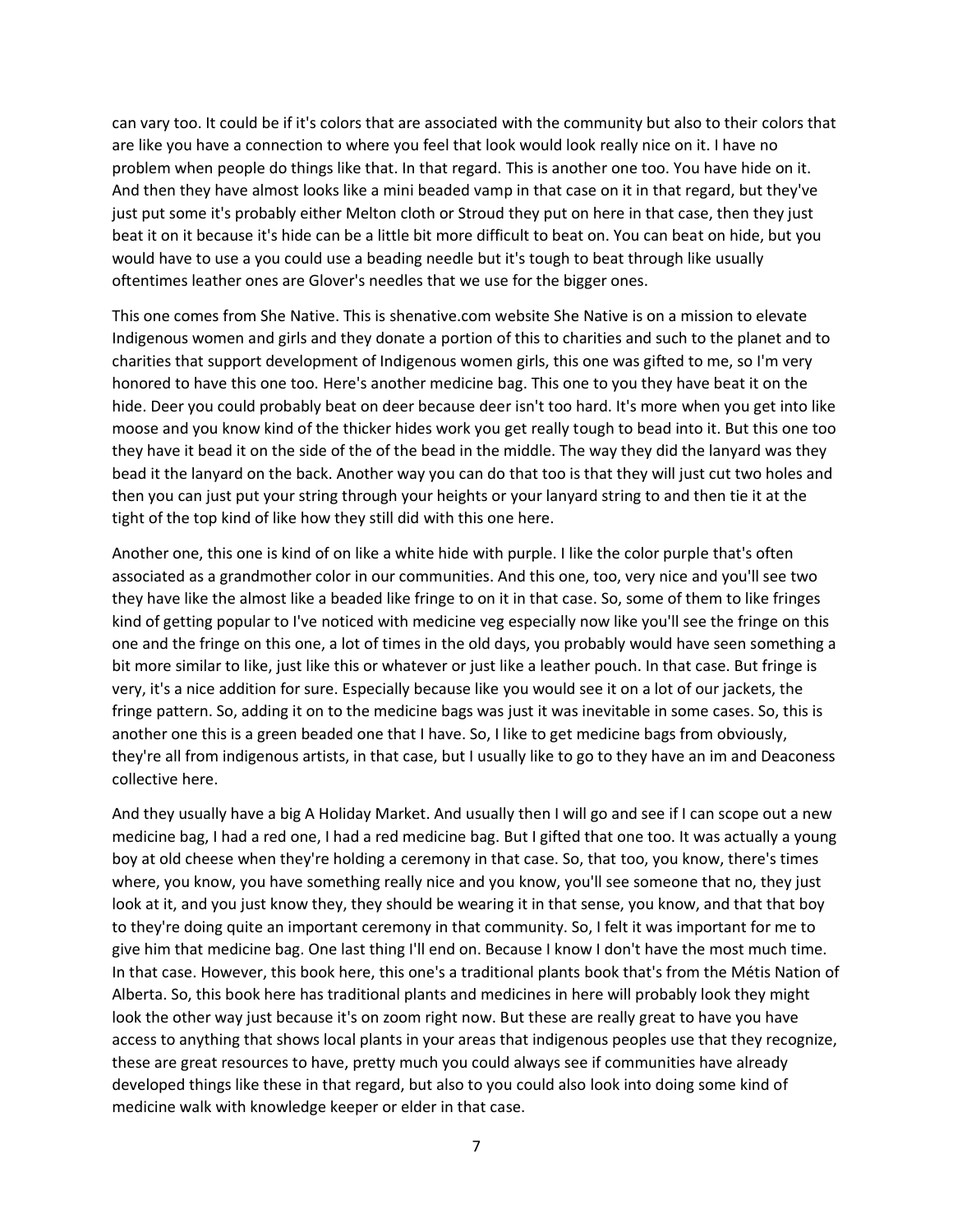And just also here, once again, just more perspectives on what medicine means in your communities are the communities that you're currently living in, in that regard. So, one last thing for sure that I can definitely touch on to kind of back to the rocks thing that I forgot to add in was a fellow Nakota fellow. He was a knowledge keeper. I was able to sit in a session with him and he was talking about how if you go to Banff sometimes it's really hard to sleep in that case. And he says that it's because it's the mountains, trying to communicate with you. And a lot of times the people that live around those areas where they've traditionally lived around the mountains, they view the mountains oftentimes as almost like deities as themselves, and that we don't name the mountains that the mountains named themselves in that case. And once again, a mountain is a giant rock at the end of the day, in that case, so they are listening to us too and almost to the point where they're trying to communicate with us in that regard.

And that's why you might not be having might have trouble sleeping, if you're in the place of Bamp. In that regard, but, yeah, no, I'm just very appreciative to be able to share all of this, you know, we still use indigenous medicines all the time I use rap roots when I can I smudge with us sweet grass, with sage with Willow. And it's just very important to recognize our like, it's just important to recognize our indigenous medicines, and that we still use them today. In that order. There you go. Kenya has some record there. So, yeah, I think I'll digress there. And yeah, I don't know if anyone has any questions or comments, or? Yes, thank you. Yeah. Yeah. And even to look at markets, like if they do indigenous markets in where you're living in that case, and see, I just look at if you see like other dispersion of medicine bags, you don't have to, you know, you don't have to buy you know, I'm not telling you, you have to buy in that sense, but you know, just looking and just looking at the different patterns in that case.

I'm one though where I'm, those markets take a lot of money for me. So, I'm usually I have to, like bring in a set amount. And that's it pretty much. But

## GABRIELLE LEMONTAGNE:

Wow, amazing. Well, hopefully, people can make their own medicine bags, like as beautiful, but probably not.

JOSHUA MORIN: They'll be beautiful (LAUGHTHER)

GABRIELLE LEMONTAGNE: Do we have any questions for Josh? For Joshua?

## TANYA BALL:

There's one in the chat here. When do you wear your pouches? And are you wearing what now?

## JOSHUA MORIN:

Yeah, so usually, I will wear them like if I go out, like, like, if I'm out to ceremony, I will absolutely wear one in that sense. And then also to if I am out and like an engagement where like if I feel like I am going to wear my ribbon shirt and other ceremonial garb in that case, I will add my medicine bag to it in that regard. But you know what, there are times where I do just like wearing it, even just casual clothing, I'll just wear like, even if it's like a really like, today's actually kind of warm, but if it's a bit more hotter than today, and it's like, okay, I cannot wear two layers of clothing at all in that sense, you know, right, I'll just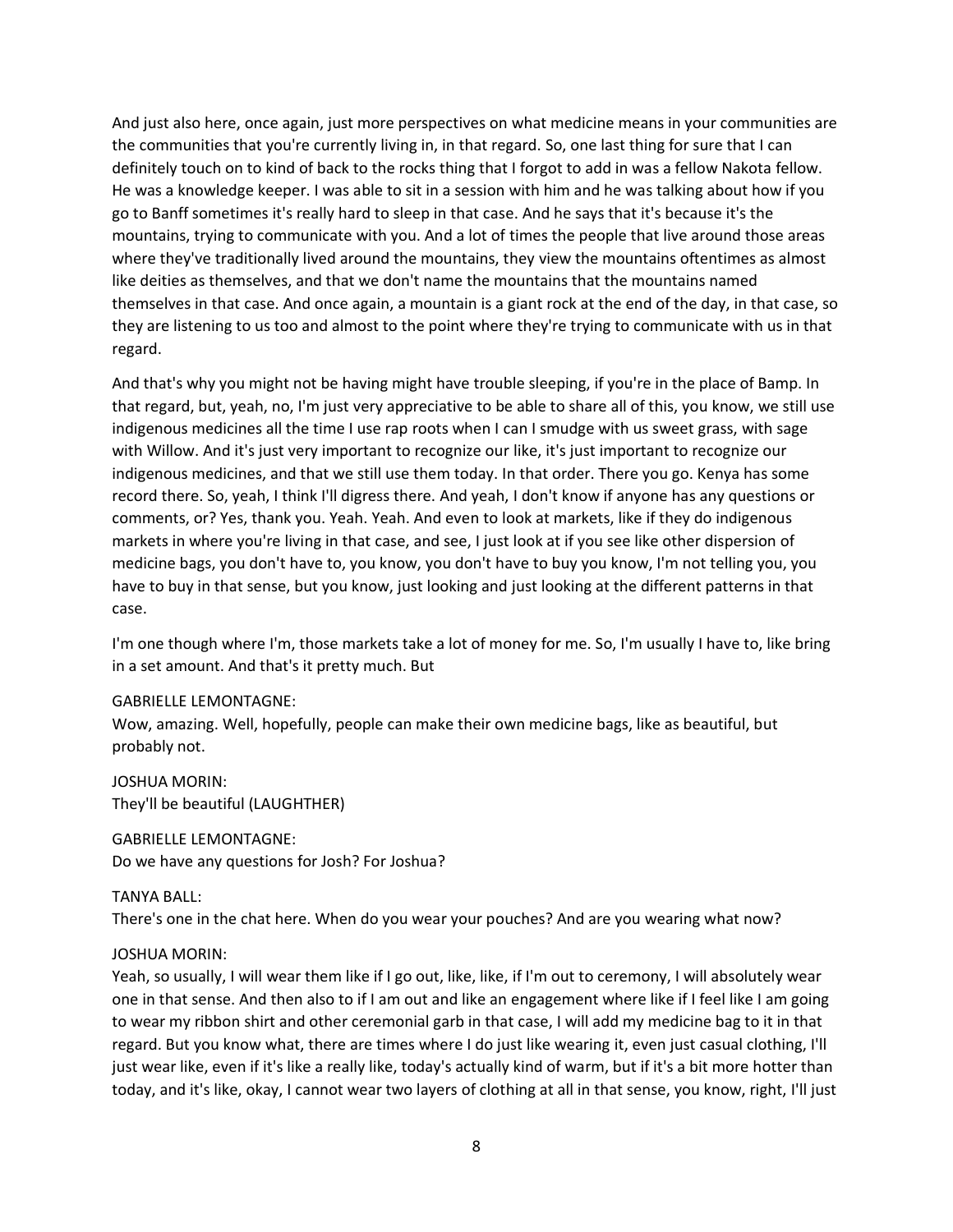wear like a shirt and then you know, this medicine bag with it in that regard. Yeah, I know, this it's hard to worry like regalia about our regalia in that case, you know, but yeah, like, I'll wear it pretty much. Yeah, when I feel just anytime when I feel comfortable in that case, you know, but because some of them are beaded, like I don't want to, like wear them all the time.

And then you know, I'm always scared of the beaded ones that like oh, if something like if a string or the anything just gets cut. That's it for the lanyard. And then I want me to go fly away. And I'm like, No, in that regard. But yeah, there's times where even to like, I just feel like if I feel comfortable, I'll just wear it in that sense. But it is mostly times where like, if it's like a, even if it's like an indigenous event or an event where I know I'm having to represent my people. In that case, I do like to wear even if it's not just a medicine bag, like I'll absolutely have to make but also including like other beaded items, or like a sash from our community just also represent that visual representation from artists of our community. I'd like to share that too. So.

## TANYA BALL:

Alright, thank you so much, Josh. I don't think there's any other questions, but if we could, like, give him a round of applause or do the reactions (LAUGHS). I love using the emojis (LAUGHS).

## JOSHUA MORIN:

I will say to you know, be gentle when you're sowing, be gentle, if you're beading on it. That's a very important lesson that when we do so, and we do bead being a good set of mind frame. The reason for that is because if you're not it can actually showcase into the beadwork in that regard. So, it's very just Yep, be gentle on yourself. They will all look beautiful. I'm just gonna let you know that they will all look beautiful. It's much like if you're beating a meaty flower or a flower for your first time, all flowers in nature are different. You'll never see one that's the same in that case. So, your medicine bag, you're making it for yourself in that regard. And that's the very important thing to know is that you've made one for yourself or might be gifting it to someone which is also just as important. So, what I'll end with Tanya says, Yeah,

# TANYA BALL:

Josh Yes. I don't know how to turn them off. That's it. Oh, there we go (LAUGHS). Oh my gosh, thank you so much, Josh. I hope we see you again in the future in another session, but we'll do last one. Thank you. Enjoy your next meeting. I know you're hopping off. So, we'll talk to you soon. OK, thanks again. OK, can we get the slides back up? I'm no one without the slides of right (LAUGHS). So, let's do this. So everyone, you're gonna see emojis of me all the time because I just find them hilarious (LAUGHS).

## LECTURER:

OK, so let's talk about terminology, because the way that we talk about ourselves and each other, it really matters. I know that everyone is looking for little resistance and stuff like that, but language is one of the easiest, well, I want to say easy with caution, because it's actually really hard to change your language. But it's something that you can start to think about because once the language is there, we can kind of get the background of why this is all important and things like that. So we want to stop. Let's talk terminology. Today is the day. I'm going to get the next slide, please. OK. This is a warning. So this lecture is like, it's like walking through a minefield because not everyone agrees on all of the stuff that I'm going to be saying, which is why it's really important for you to talk to your local indigenous communities because they're going to say a lot of different stuff than I say. I'm talking more in a broad general sense. But yeah, I used to do this lecture actually with my friend Kayla and she's Metis as well.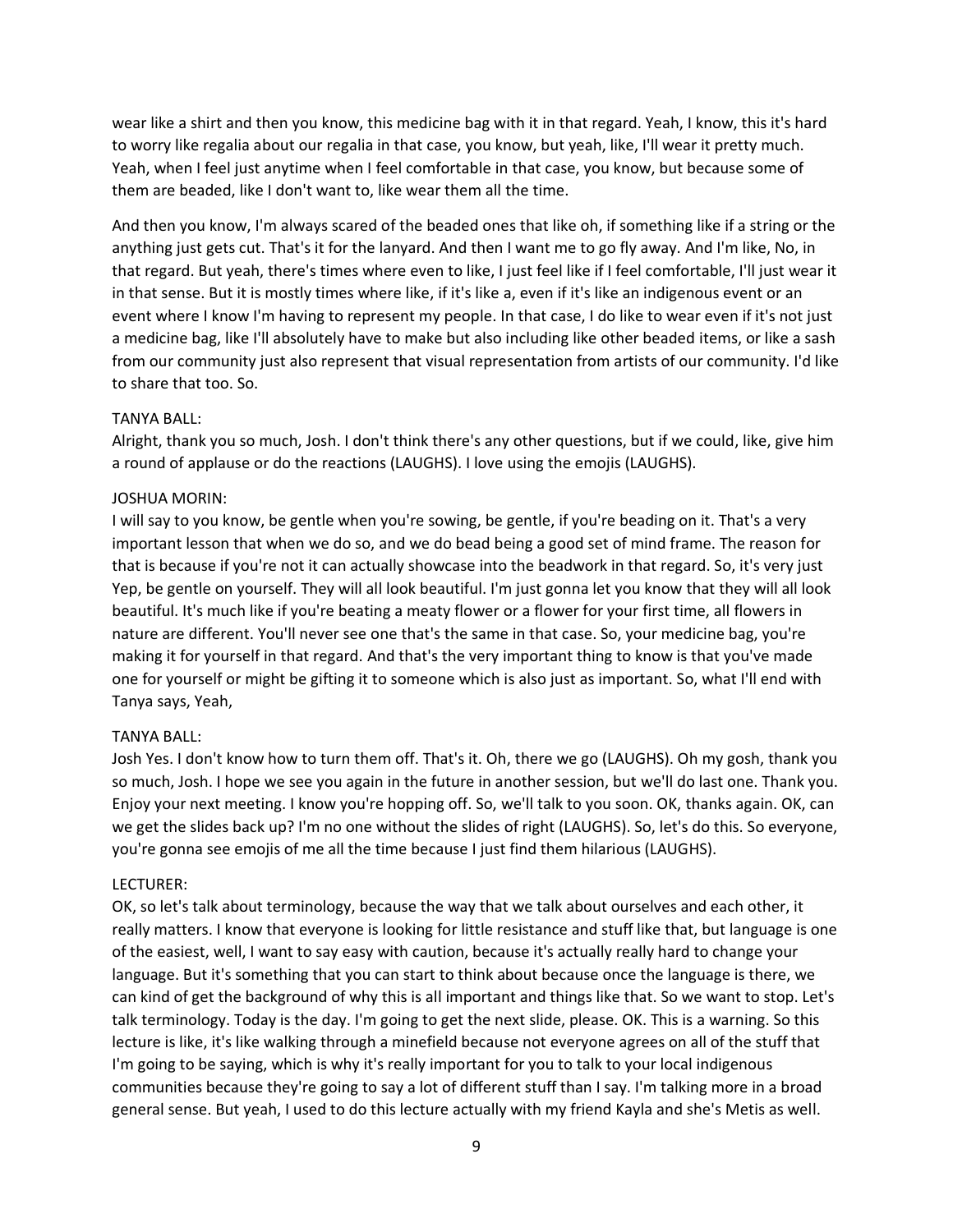And we both of us as Metis people, we don't agree on stuff. So it's normal and that's OK. It's just like any other thing, right? It's just to provide some context for a larger conversation that we can keep pressing and poking at, because that's how we're going to do things, right? So if I can get the next slide, please. Thank you. We're going to watch this video. And after the video, if you can pause it for a second, after we watch this video, we're going to go into some breakout rooms. So I want to ask you this question before we watch the video, is you all read these chapters, I hope, and some of you have your own knowledge about indigenous communities already. So take a look at this video with a critiquing eye, I suppose and see what is wrong and what is right in this video. And afterward, we're going to go into a breakout room and talk about some of the problems that this video has. Alright. Now we can start it. Let's do it. (VIDEO STARTS) Indigenous, First Nations, Inuit, Metis, Aboriginal?

There are so many different terms out there that it can be kind of confusing if you don't know what they all mean. But actually, it might be simpler than you think. I'm Ossie Michelin, and I'm an Inuk journalist from Northwest River Labrador, and I'm here to teach you how to talk about indigenous people in Canada. Let's start with the term indigenous. According to the United Nations, there are 370 million indigenous people worldwide spread across 70 countries. In Canada, there are approximately 1.4 million people who identify as indigenous. Here there are three distinct groups that make up the term indigenous: First nation, Inuit, and Metis. First Nations is the largest and most varied group of indigenous people, and they can be found from coast to coast to coast. Sometimes I hear people using the term indigenous and First Nations as if they were interchangeable, but they're not. Using indigenous when you're referring to a specific group, it's kind of like saying Asian when you're referring to the Vietnamese or South Korean.

It works sometimes, but if you use it all the time, it just sounds wrong. The rule of thumb is to be as specific as possible. If somebody is Cree, it's okay to refer to them as being Cree, and if you don't know, ask them how they self-identify. Next are the Metis. The mighty are the descendants of First Nations and European settlers and often refer to a distinct geographic group coming from the historic Northwest. You can find Metis all across Canada, but they all share a unique, distinct cultural heritage. The Inuit are the maritime circumpolar people of Canada, with a homeland stretching all the way from Siberia to Greenland. In Canada, there are four Inuit homelands, but they're not all just north of 60, with populations in both Quebec and Labrador. In the Inuit language, Inuktitut, the word Inuit means people and you might have heard the term Inuk before, Inuk means person. So remember it's one Inuk, many Inuit. And don't say Inuit people because that's redundant. So that's it for First Nations, Inuit, and Metis.

But what about Aboriginal? Do we still even use that term? Well, generally, no, it's out there still, but it's being replaced by Indigenous, which is an internationally used term. So remember these simple rules if you want to get it right: be specific as possible. If you're referring to one person or one community, then name it. If there's more than one community or people then use the broader terms like First Nations, Inuit, or Metis. If there are different groups together, then say indigenous. And if you don't know, ask! Most people who are happy to tell you about where they're from and where their parents are from and where their grandparents are from and where their whole family is from. That's kind of how it works in the indigenous world. Thanks. I hope that helps. Nakummek!(VIDEO ENDS). Alright. So if we can go into breakout rooms, we'll discuss, what are some problems with this video? For those of you who had some ideas, if you could load it into the chat and we can talk a little bit more about what are some of the problems in this video?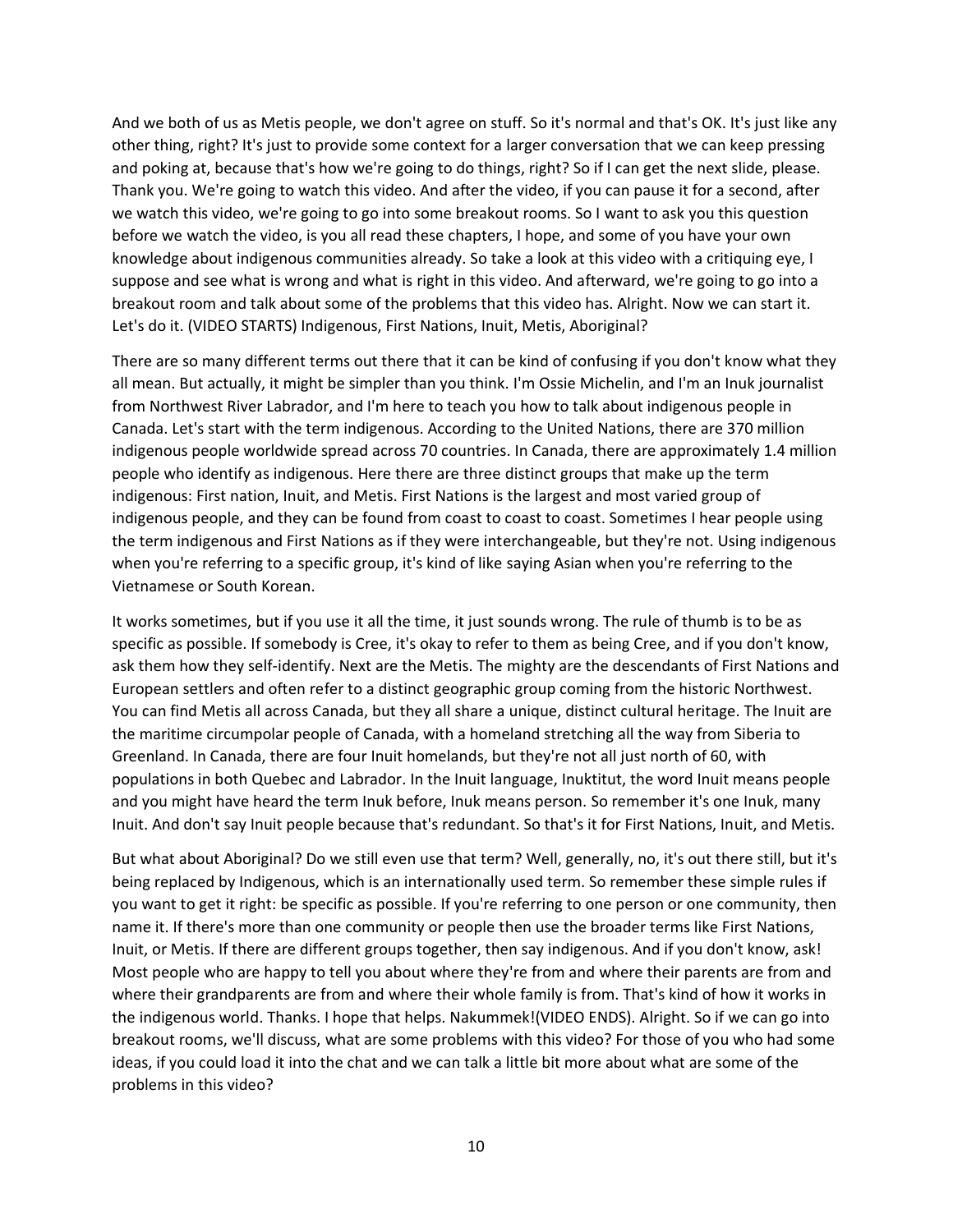I like this video. He's a really nice guy. I've never met him, but in my head he's nice. Everyone's nervous. No one wants to put it in the chat. Struggled to find problems. Thanks for your honesty. Asking can be problematic. That's too. I wasn't sure about that. If you don't know, just ask the question. Yep. It's OK if you don't notice anything. It's all good. I don't appreciate when folks add the S. Yeah. Yep. That's really important. So if we can go to the next slide, let's talk about it. How to talk about First Nations people. Yes. Talking about peace. Yeah. You always want to use the word with. You always want to do things with indigenous communities. So these are some of the things that I've noticed and some of you picked up on these as well. So whenever you talk about indigenous peoples, you want to include the S at the end. And the reason for that is because you want to combat that pan indigenous stereotype that we are all the same and we are all the same people. Exactly, Vicki.

Yes. Pan indigeneity. That's kind of what you get in this video, which I mean, it's a good video and it has a lot of great information, but there are some problems with that as well. So indigenous peoples are the First Nations, Inuit, and Metis. So Inuit are not just in Canada. Again, they said it was in Siberia. They said that there is only one language that they speak, Inuktitut. But that's actually not true. There is so many different languages in the Inuit, in the Northern Territory, and Inuktitut is just one of them. The big thing in this, and I noticed this because I am Metis, so when they talk about Metis, they have an accent on the Metis. So sometimes you'll see Metis with an accent and sometimes you'll see it without an accent. And that's actually a really important distinction. So I personally use the Metis with the accent because my family is of a French background. So a lot of my ancestors come from Belgium. So I use the French side because I'm French Metis. But not everyone is French Metis.

There's also like more English Metis. So yeah, not everyone knows how to insert the accent. I know when I mark papers I always tell students, if you're not using an accent, there is a woman, her name is Brendan McDougall and she wrote a book, I think it's called All in the Family. But I ask people to cite her because what she says is she says that without using the accent, she's making a nod to her Scottish ancestry, her Scottish and English ancestry. So sometimes people don't use the accent because their ancestors did not come from any French-speaking area. So really what you want to do is just lean on the people that are identifying themselves. And I think that was a really important aspect of this video, is that, yes, that was another thing, pretendians. This is a really big conversation actually of who defines Metis. And if you see it in the book, there is the court case that says that Metis are actually their own distinct people. And if you go to, I know I use the Metis Nation of Alberta, they created a map that has Metis Daniels case.

Yes. Thank you, Gabrielle. So Metis are under the indigenous category, but they are their own distinct peoples because we have our own traditions, we have our own language, all of that stuff. And the territory of Metis people extends from BC all the way to Ontario. Anything Eastern of Ontario is not generally considered Metis. There's a big conversation there, so I'm kind of like tiptoeing around it. But a lot of people here in the prairies, actually, they don't believe that there are Metis in the eastern provinces. So sometimes people call them "fetis". So I'm not saying that as this is what I believe because I know that people like move around and all this other stuff. But I do want to bring attention to that conversation.

### GABRIELLE:

And I was just going to say accent a goo on Metis that has a lot of consideration within the Constitution and within like legal rights.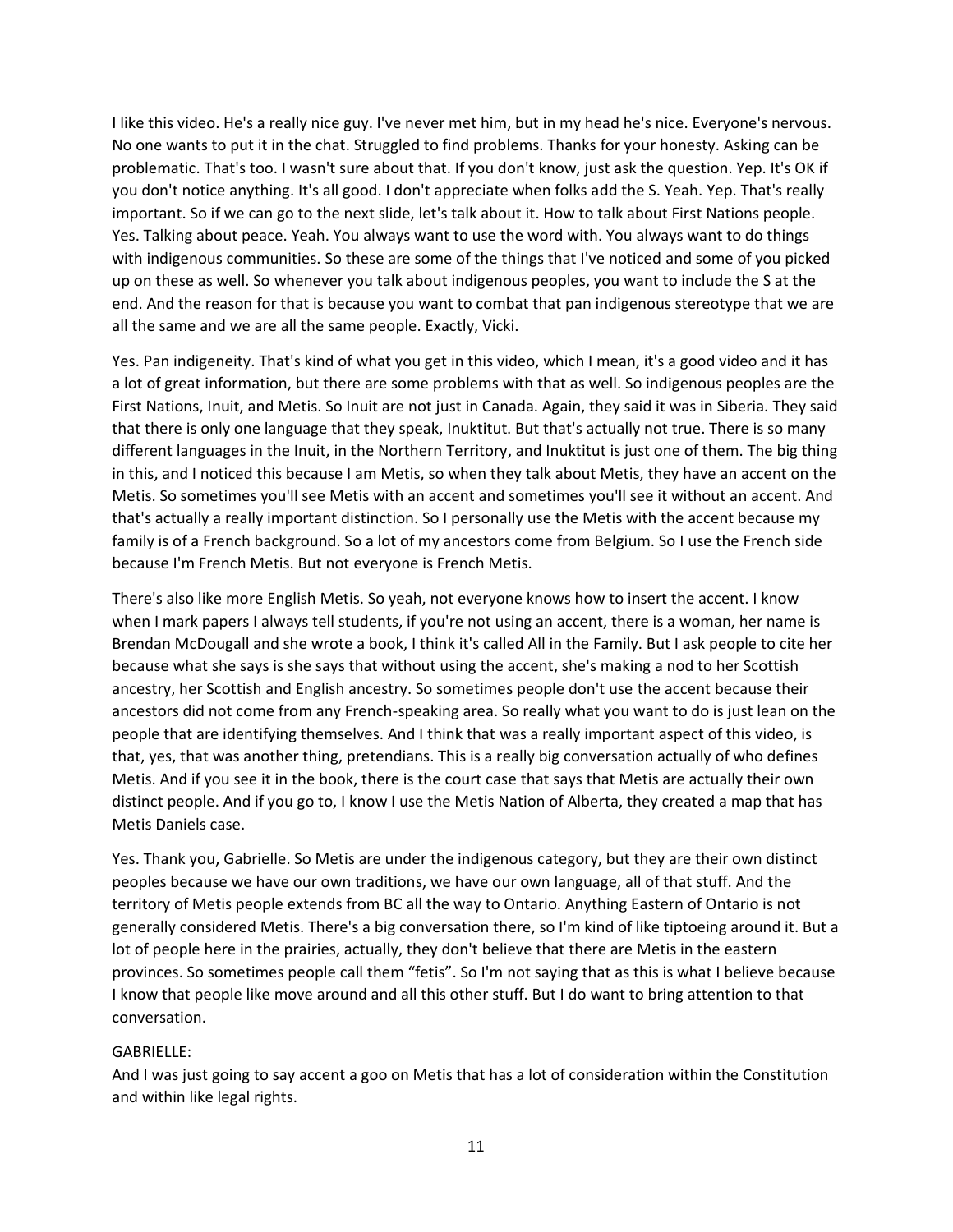### LECTURER:

Yeah. That's like the more legal version. That's what Metis nation and Metis council, we always use the accent. So yeah, you're right. Thanks for jumping in with there, Gabrielle. So Metis are not mixed people. We have again our own distinct culture. So we are not mixed. So if people say, Oh, I'm a mix of first nations, like a mix of Cree and English, they're not considered Metis because we have a lot of lineage and ancestry behind that. A big conversation that there are lots of books on it, I will actually recommend. There's a book called It's Metis and it's by Chris Anderson. So if you want to know more about that conversation, you can take a look at that. I've also actually, now that I'm thinking of it, I put in the chat, there's actually a Google doc that I've started creating for all of you because I know a lot of you are putting information and resources into the chat. So I've actually created a spreadsheet and if I see people say stuff in the chat that I've been adding it in, all of you have editing privileges.

So if you want to add stuff in that you think are important, definitely do that because I know what I know. But you all are very good resources as well. So do it up. Let's go to the next slide. OK. this presentation is actually coming from a book. It's called Indigenous Elements of Style by Gregory Younging, and I actually recommend this book for absolutely everybody because what it does is it talks about different ways of approaching language and how to do it in an editing way, or if you're making any sort of documentation as a part of your training or as a part of your work, this is really important. Next slide, please. So why do we even have an Indigenous style guide? I like to think about it like you know how we use Chicago and APA and MLA and all of that stuff, this is our style guide here. And if you notice in the slides, you'll see some red letters. These are items that I want to highlight for grammar purposes. So if you take a look that the 'I' in Indigenous is capitalized, you always want to capitalize indigenous.

Why do we have an indigenous style guide? Because we matter as people. And I'm going to say this over and over and over again, we're human beings, just like you all. So can you speak to the lowercase in movement? Lowercase movement? Oh, I'm not sure. Oh. I think I know what you're talking about. So Olivia's mentioning lowercase movement. So a lot of indigenous languages, actually we don't have pronouns or not pronunciation, but punctuation. So you'll see a lot of times with indigenous, especially in indigenous poetry, that you won't see capitalization or any sort of punctuation at all. And that's to pay homage to the fact that Cree doesn't have those types of things in there. I think that's what you're talking about, Olivia, but I'm not sure. So why the Style Guide? Because Indigenous publishers, editors, I worked with a lot of them, they have not too much experience working with indigenous peoples and oftentimes they get things wrong. So having a style guide is a part of the solution because it reflects our realities as indigenous peoples, and it was written from an Indigenous perspective.

So this way you can get a truthful and insightful vision of indigenous content and that you're being respectful and creating and cultural integrity for all of us indigenous folks. Next slide, please. OK. So here are some principles of indigenous style. This is the highlight reel. So these are the ones that I pulled out that I thought were most important. But definitely check out the book and you can take some notes for yourself. Next slide. Please. OK. Principle 1: Indigenous Literatures and CanLit. Oftentimes you'll see Indigenous literature is put into the Canadian literature kind of realm. For those of you who are librarians, I know that you're a few of them, you'll often see books categorized and put in, lumped into the CanLit area, but they're actually not Canadian literature and indigenous literatures, plural, are their own thing. It's not a subgroup of Canadian literature. They actually have their own. They frame indigenous experiences, histories, colonization, contemporary realities.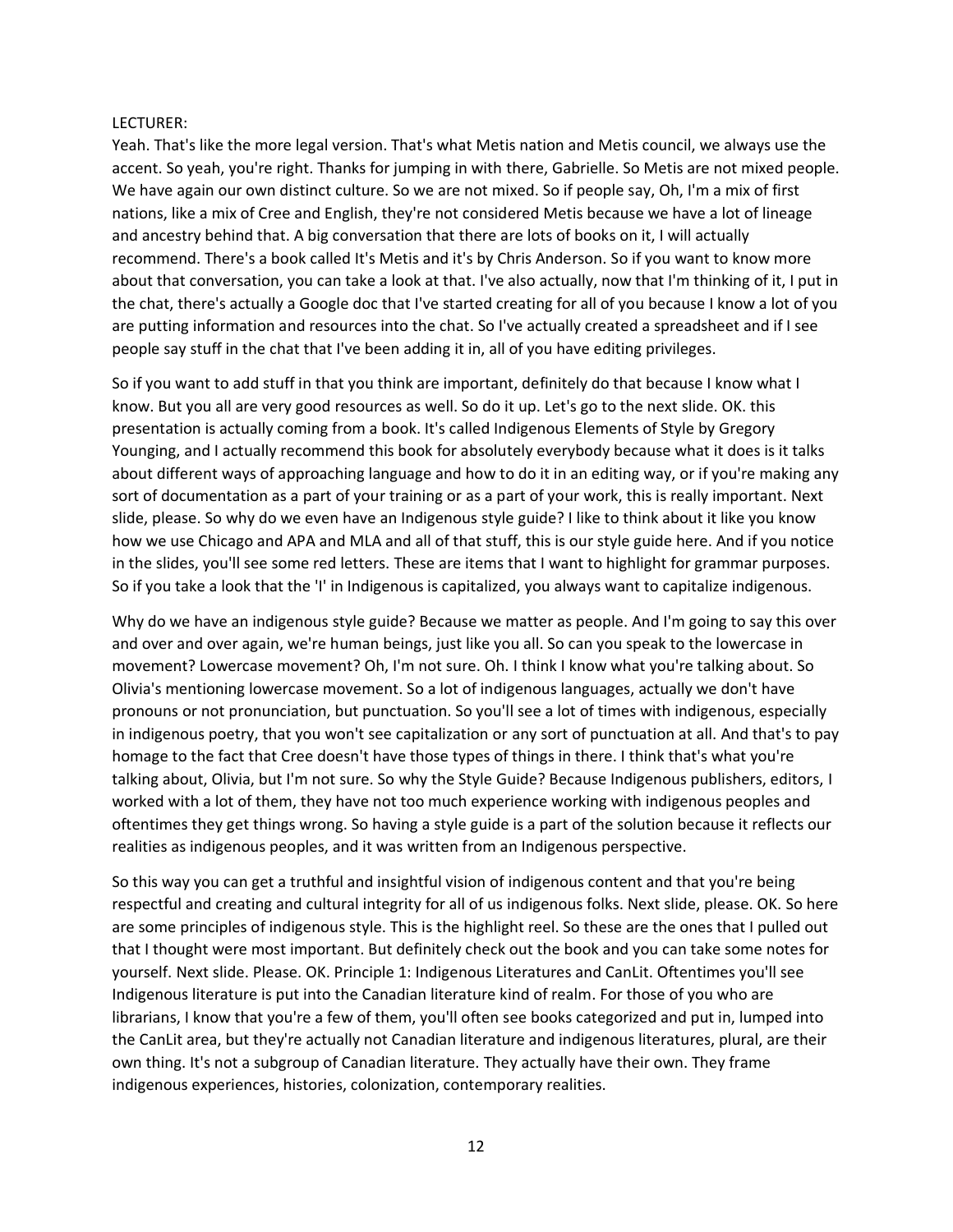Typically for Indigenous literatures, the audience is for Indigenous readers to provide and provides non-Indigenous readers with more context of how we experience the world. Really. I know a lot of people when you read Indigenous books in their acknowledgements section, they'll say that this is for indigenous peoples or indigenous women or people in the future. And it's for a lot of times you'll see people writing because it's a part of their healing journey, but it's also to share their stories, to know that other indigenous peoples, they're not alone. And there are other people that are like us out there that are experiencing very similar things. That's a very powerful thing to do. So Indigenous literatures can often extend sacred stories and oral traditions that existed long, long, long before Canadian literature was ever a thing. So we always want to pay homage to indigenous literatures as a separate component to Canadian literatures, and you'll see that all of them are pluralized.

That's again to combat that Pan Indigenous stereotype. Indigenous literatures, there are tons of different types of them, so we want to pay homage to that. There's different histories, there's different realities, the capitalizations of sacred stories and oral traditions. I'll talk to you about a little bit about that later on. So let's go to principle 2. Next slide, please. So recognizing indigenous identity, the biggest rule, as you saw in the video, is to basically follow the Indigenous person's lead. How do people view themselves? And this is how we view ourselves. We are of diverse, distinct cultures. We're part of an ongoing continuum through generations, tracing back to our ancient ancestors. Most of us will pull out. We like to pull out our family tree and show us, show everyone our family for as long as we can remember. I think mine goes back to the 1700s right now. You go back further, but that's a lot of work. So we always present ourselves as not being assimilated as well into mainstream Canadian society.

We are our own things, we are our own people and we don't often see ourselves as mixing within Canadian society as part of an act of reclamation. So reclaiming our traditions are very important. So you'll find that a lot in indigenous identities and how we write our stuff. So natural cultural change and adaption, it does not mean that we've assimilated into indigenous culture. So what this less space is kind of meaning is that I think we'll talk a little bit later on in the course about cultural assimilation and representation of indigenous peoples, especially in the media. But what's really important to note is that Indigenous peoples, they have not been assimilated, but what they have done is they've adapted, we've of that of ourselves, I should say, to fit within the Canadian society as a means of survival. So that's something really important to note, that it's not an assimilation, but really we are kind of doing it. We've adapted ourselves to survive as a survival mechanism. So next slide, please.

So Indigenous cultural property. This is a big one. Indigenous and intellectual property rights include the right to: so indigenous peoples should own and control their own cultural and intellectual property. So when you are working with Indigenous folks ensure that any means of protecting cultural intellectual property is based on the principle of self-determination. So make sure that we are representing ourselves in the way that we feel comfortable and recognize that we as indigenous peoples are interpreters of our culture. So cultural property is actually really important and is a huge can of worms. And the reason why is because the way that the copyright folks or the the the legal folks, I'll say, they consider intellectual property as those who have collected the information is, therefore, the owner of that information. So, I won't say a long time ago, but often times churches would have collected information on indigenous folks in and like marriage certificates, death certificates, all things like that, script documents and they've taken pictures.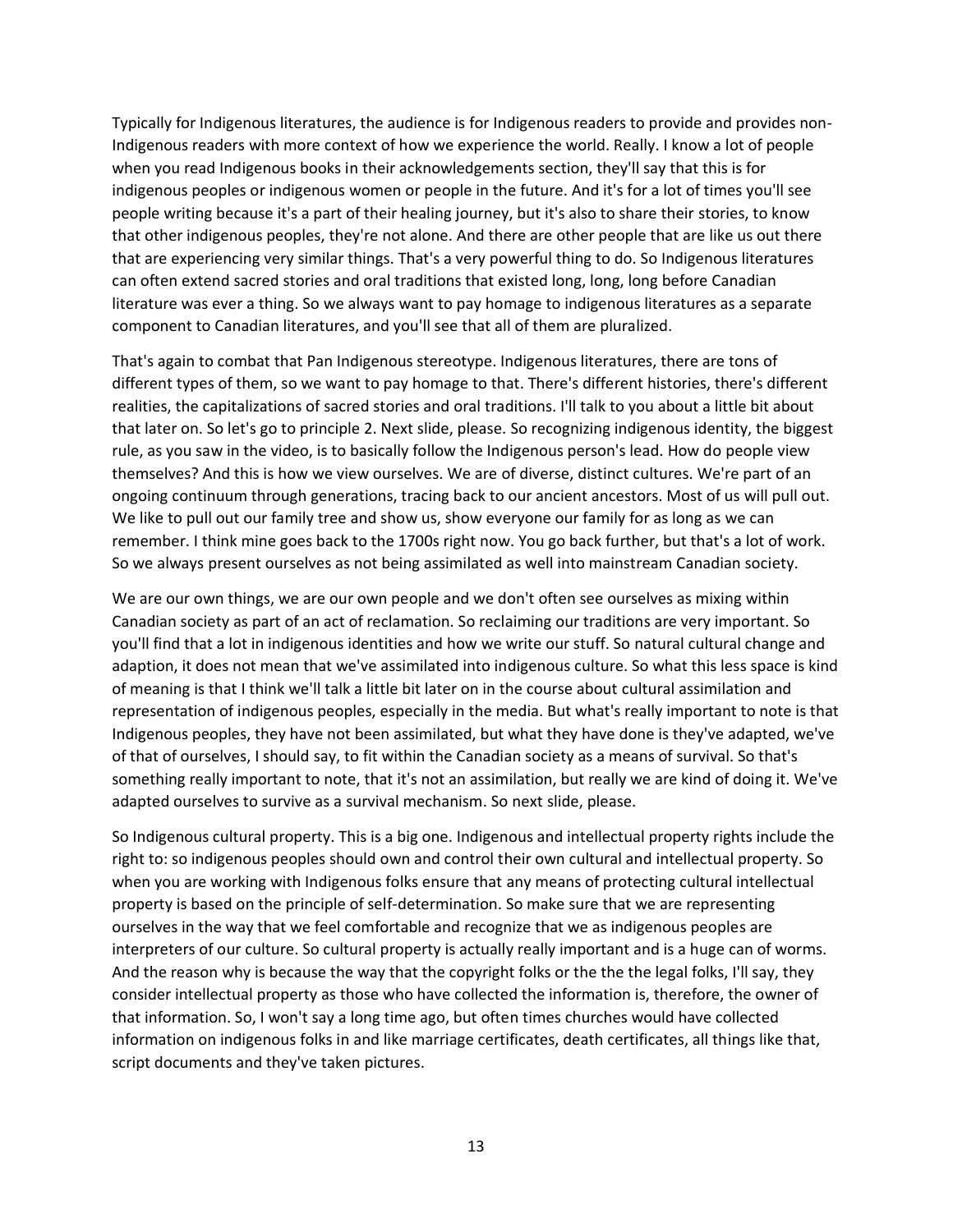So if somebody goes in and takes a picture of indigenous cultures, the person who collected the information, so the photographer and the church are actually the ones who own that information. And within Indigenous worldviews, that's really problematic because we see our culture and our information as our own. And I'll give you another example here just to highlight the problems of this, is that, I know at the University of Alberta, there is a collection, I can't remember the name of a collection, but it's in the indigenous medical collection that was from the (CROSSTALK) What is it called? Otto Schafer?

### STUDENT:

Yeah.

## LECTURER:

OK. So it's called the Otto Schafer collection. And that one's really problematic because it has a bunch of indigenous peoples in very vulnerable positions. So you'll see people like getting medical exams and they're fully nude and things like that, which is, you know, you got to think about these items and these people that are represented in these photos as your relative, right? Do you really want to see your grandfather in a compromising position like that? And the answer is no. So this is really, really controversial. And I know some of you included the aspect of repatriation. I know that one thing that the UVA is doing is they're actually trying to connect with the community that was represented in this collection to see what they would like to do with it. But I know in terms of research and stuff like that, I know the church has a lot of my own family's documentation and it's difficult to get it actually because it's a closed system. So let's talk about the next slide. Oh, yeah here's more about this.

So there you go. So Indigenous cultural and property rights. They authorise or they include the right to authorise or refuse to authorise the commercial use of Indigenous cultural and intellectual property according to customary law. They maintain secrecy of Indigenous knowledges and other cultural practices. Ensure that there's full and proper attribution and control the recording of cultural customs and expressions. So what this is saying is there's actually some customs that are not supposed to be recorded. So there are certain honour songs, for example, that they're not supposed to be recorded because it's sacred information. So oftentimes you'll see or you'll interact with Indigenous communities that do not want their information shared and that's OK. That's up to them. So just maintain that ideology that this is their information and that they have the right to however it's distributed and this is actually based on a lot of, you know, back end history, right? So to give you a personal example, my family in Saint Ambrose in Manitoba, they were being researched at one point in time and there was a researcher who came in and spent a lot of time with my family and I think they wrote a book on it.

But the researcher came in, extracted a bunch of information, left, wrote a book about it, and earned the money off of it, and we don't even know where the book is, you know. So this is kind of based on like a little bit of mistrust and historical things that have happened. So these are protocols that we have collected in response to that. So if I can have the next slide, please. So collaboration. We always wanna work in collaboration with Indigenous Peoples. I know one of you noted the 'about' when we always wanna be 'with' with Indigenous Peoples and authors to ensure that the material is expressed in the highest possible level of authenticity. So we wanna make sure that it follows Indigenous protocols and maintains Indigenous cultural integrity. There we go. Next slide. OK. So Elders. We've talked a little bit about Elders before. They are significant, authentic sources of Indigenous cultural information. So we follow specific protocols to observe respect for Elders. When we talk about Indigenous ways of knowing, I'll give you a little bit of Elder protocol that we can talk about.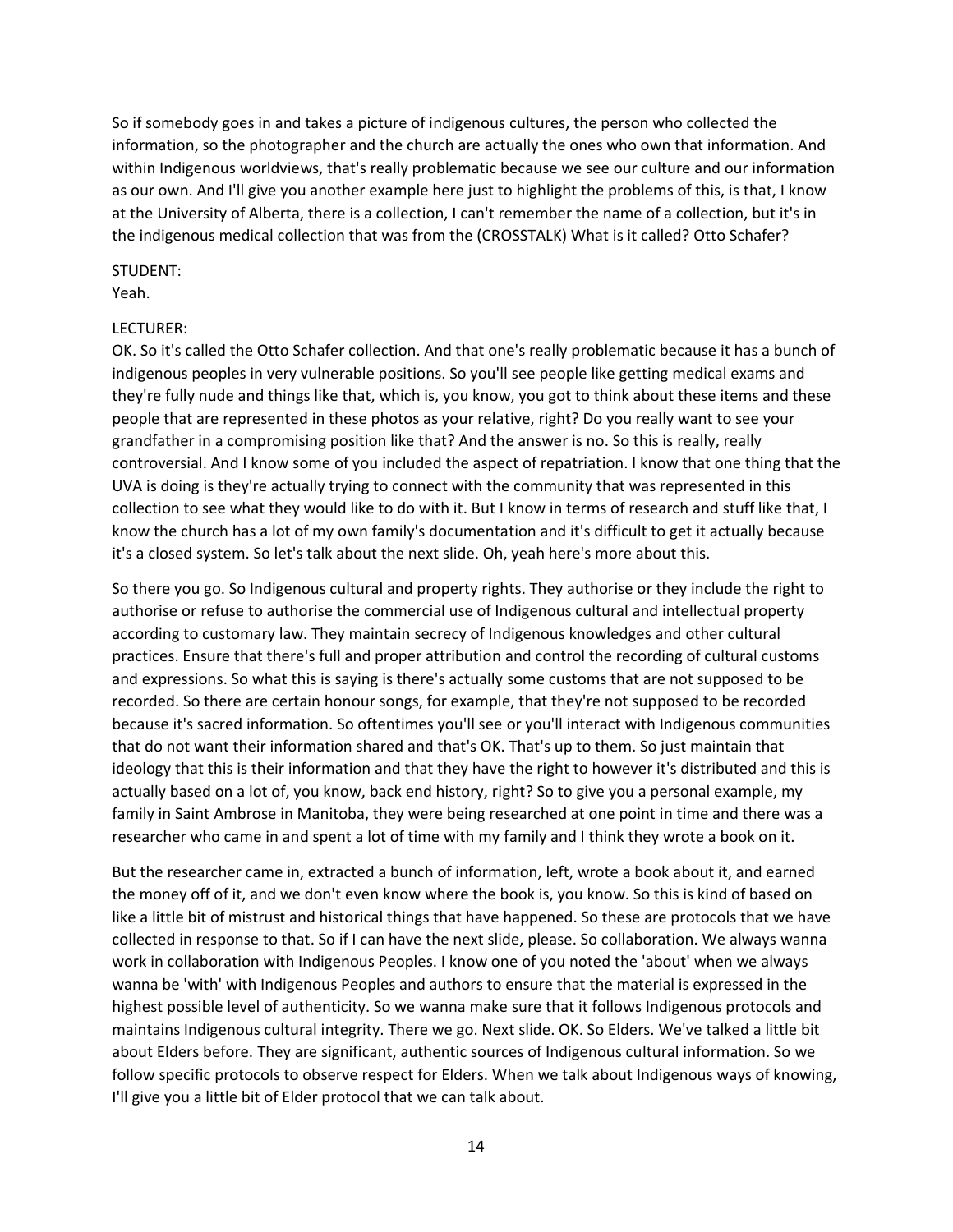But Elders are huge. They are basically, if you think in academic terms, they are the PhD or even the after PhD people because they have so much cultural training and it takes a lot of work to become an Elder and each Elder has different specifications. Some Elders are trained in pipe ceremonies, for example. Other Elders are trained in drum teachings, for example. So you wanna make sure that you are kind of recognising that and asking the Elder and going back and forth to see what people are saying. And if you can change the slide, please... There we go. So working with traditional knowledges. So traditional knowledge and oral traditions are Indigenous cultural property or owned by Indigenous Peoples. So where culturally sensitive Indigenous materials are in question, writers, editors, and publishers should make every effort to consult. So consultation is huge and I do wanna point out that consultation doesn't mean you're talking to one person. You have to talk to several different people to make sure that you're going forward in a good way.

Because I've had workers or I've worked with people that say, "Oh, I've talked to one Indigenous person and they said it's OK." But it's a lot more complicated than that. You'll find that Indigenous ways of knowing and being is very complex and it is very complicated. I know in our society these days we want to make things as simple as possible for the end-user but realistically speaking, anything Indigenous related like native studies, for example, is all about exposing the complexity in things that seem simple. And this is one of those items. Next slide, please. So principle. OK. So now let's get into some specifics because I know some of you are writing in the chat about capitalisation and stuff like that. So let's talk about terminology and grammar, it's everyone's favourite topic. There we go, terminology. So I purposely don't like to include all of the terminology that you shouldn't use mostly because it will trigger me and just put me in a weird headspace. I don't wanna do that and also like I don't really want to highlight all the nasty words that we've been called.

So we organised it into three main categories here. So inappropriate terms, they stem from three main sources. The first one is explorer and missionary languages. So generally they're biased by the idea of conquest and territory or conservation. There is anthropology and archaeology as well. So both of these disciplines, they tend to view Indigenous Peoples of remnants of the past and many terms tend to denigrate or dehumanise. Exactly, the word half breed. Like Gabriela is pointing out, half breed is not typically used. You'll only see it in historical documents and sometimes legal documents. There's also Kitsch terminology which is really vague, meaningless, overt racism. They can be traced often to filmmaking. So this terminology you often want to avoid unless you're speaking in a historical way or quoting a historical term. So if you can change the next slide, please. There we go. So avoid unless you are specifically describing or discussing this terminal. Like here, what we're talking about now, I know some of you are putting this stuff in the chat and that's OK because we're in a teaching situation.

So we're good unless you're referring to a proper name or the name of an institution or document that contains this terminology. For example, the Indian Act. You can't change the name of the Indian Act, it is what it is. So we got to call it the Indian Act. Otherwise, quoting a source that contains the terminology like a historical source. And if work quotes a historical source, it's important to flag this content. So sometimes what I do in my writing is if they're using inappropriate terminology, I'll use a little footnote in the quote just to say, like, "Hey, this is used as a historical document. This is inappropriate terminology." Just to shed light onto it for your readers. Next slide, please. OK. Inappropriate terminology, we've got there. So we always use the names for Indigenous Peoples that we use for ourselves. Again, always want to address people the way that they have identified. So I identify myself as Metis with an accent, so you can always call me and address me as a Metis woman.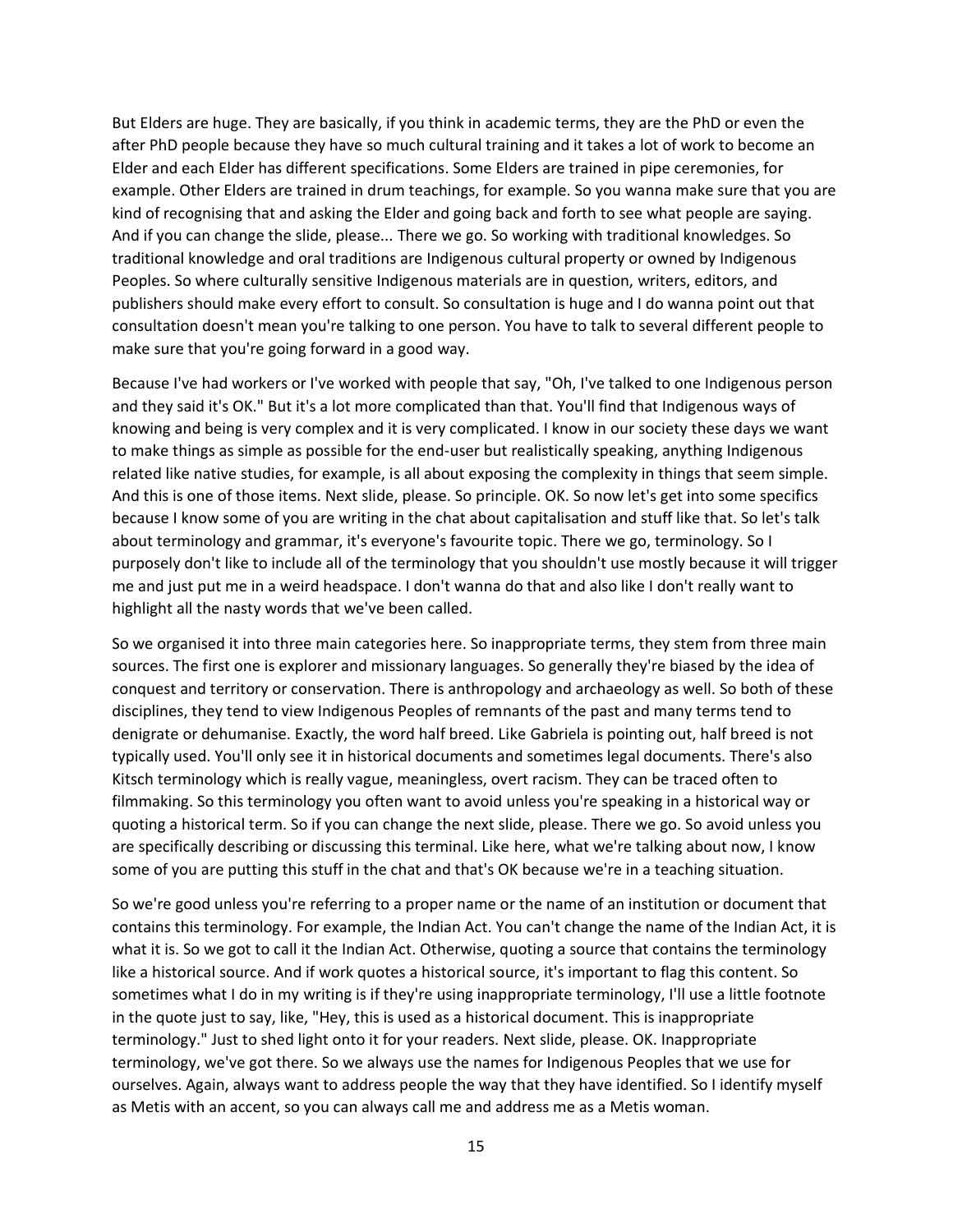So you wanna do this except when you are specifically describing another term that has been used as a name for an Indigenous People. Then you're also referring to a proper name or the name of an institution or document just like we were saying before or quoting from a historical source. Next slide, please. So let's talk about capitalization. You always, always, always want to capitalize these items. So terms for Indigenous identities, Inuit, First Nations. I actually put Survivor in there as well because there's intergenerational Survivors of residential schools. The reason why that's capitalized is to honour the people that have gone through everything that they've gone through. So I usually capitalize Survivor as a sign of respect. So Indigenous, governmental, social, spiritual, and religious institutions. So I know that we've talked and you've see that I have capitalized Oral tradition and Traditional knowledges and the reason why is because that's our spirituality. So when you're talking in like, for example, in like a Christian sense, you will always capitalize like Him or God or Bible.

This is the same thing but it's within Indigenous context. So always capitalize Elder, Oral traditions, Protocols, those things like that. And you also wanna capitalize collective rights. So things like Indigenous Rights, Status Indian, Indigenous lands, those types of things. There we go. Can I get the next slide, please? Thank you. So possessive. This is actually a big one. This is one that I see the most actually in people's writing and with papers that I've read and marked. So something to remember that Indigenous Peoples, we are independent, sovereign nations that predate Euro-colonial states and we are not owned by anyone. Nobody owns us (LAUGHS). So these are the most common phrases that we see. So I'll see oftentimes like our Indigenous Peoples or Canada's Indigenous Peoples or the Indigenous Peoples of Canada. Try to avoid these statements because we own ourselves and it's really important for us because we are sovereign peoples and that we have self-determination. So we are our own people.

So you can say instead Indigenous Peoples residing in Canada or residing in what is now known as Canada. You'll see that a lot too in writing is that some Indigenous folks don't like to identify this as even being in Canada. So you'll sometimes see Turtle Island or what is now known as Canada just to poke at that a little bit and resist our current language. So we are not owned by anybody. Try to avoid these phrases and you'll be good to go. So next slide, please. Past tense. This is another big one. Avoid past tense in writing about Indigenous Peoples except when you're referring to an activity that specifically and exclusively happened in the past. So if you're talking about one event that happened at one time and that one day, yes, absolutely use the past tense. Or if you're referring to an activity that is no longer practised because there are some things that that we don't do anymore. I can't think of one off the top of my head but if you're doing your research, you'll be able to know or communicate with the community that you're working with.

Or if you're using a quote that uses the past tense. Oh, sorry I'm just reading Kesha's yeah, possessive. Possessive is a weird thing. It's a weird thing because in Indigenous languages, it's not a big thing. We don't really own anything. Things are just... They own themselves (LAUGHS). They're their own thing. So try to avoid using the past tense as much as you can because... And I see this a lot like when I was growing up in elementary school when we were learning about Metis people, it was always talking about in the past so like, "But we still exist. What is happening here? This is very confusing." If we can, can we go to the next slide? The difference between race, ethnicity, and indigeneity. That's a really good question, Jennifer. I'm gonna take note of that and we can talk about it next time. I don't know if we'll have time to talk about that today. But yeah, that's a big one. OK. So we've got enough time to go through some examples. So these are examples that have actually come out of my real-life situation.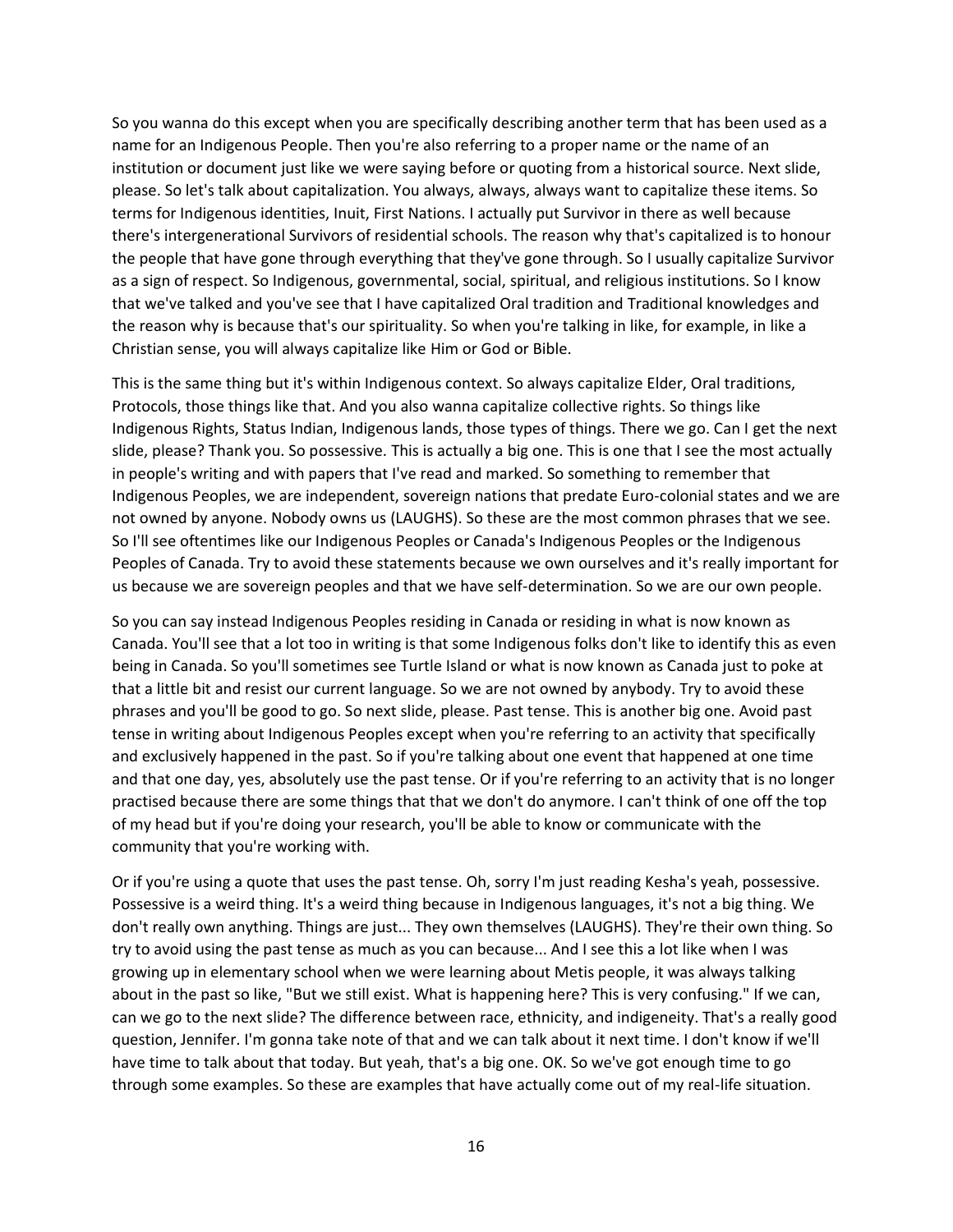So if you know the answer... There is something that's wrong in this sentence so if you could just pop it in the chat, I'll read it out to you. So a doctor has once said to me, "After we go through this round of treatment, we will get together for a powwow to discuss further options." Yes, Powwow, you've got it (LAUGHS). So you don't want to identify ourselves as... Can I get the next slide, please? Powwow. Great job, Barbara. First of all, you never call a meeting a Powwow because it really devalues a Powwow, what it actually is. It's not a meeting, it's a very big cultural celebration. So you don't want to mix that up. So it's not a Powwow, meeting is not a Powwow and because it's a cultural event, you wanna capitalize it because it's not synonymous with work meetings. OK, next slide, please. So this is Michif Cultural Connections, that's where Josh works. Michif Cultural Connections is a space for Metis people to build community. Any guesses..? Metis people redundant? Yes, Metis, absolutely.

Great guesses. Next slide, please. Let's start with the answer. There we go. So Metis can have an accent or with an accent. Both are acceptable depending on the individual. And honestly, you are right. I think Metis people, you don't really need the people part about it. That's pretty redundant like you said. Next slide, please. So example three. Indigenous Peoples have a deep spiritual connection to the land. What do you think about this one..? To with? Not specific? Too vague? Yeah. Yeah. The word land. I like these. I like the word with. OK. Can I get the next slide, please? Yes, I would capitalize the word land. Capitalize the word land to reinforce the relationality and value. But I also like the idea of putting with the land, connection with the land, because when you say to the land, it makes it more of an object. (LAUGHS) I like that. Sweet. Next slide, please. OK. My grandmother is a survivor of residential schools. What's wrong with this one? Survivor, yeah. I like to capitalize Survivor.

Residential schools. Yes. Great job. You've got the answer. My grandmother is a Survivor of Residential Schools. Include capitalization as a sign of respect. Next slide, please. Example five. The Coast Salish people practice Potlatch, which was a gift-giving feast. Any ideas..? Definitely, it was more than that. Definitely more than that. Past tense. So great job, everyone. I agree Potlatch is much more than a giftgiving feast but definitely want to focus on the fact that this sentence was in the past tense and people still practice Potlatch. So it's been here since ceremonies are still practised. It's a distribution of wealth, yes. It's a very big, important cultural practice. OK, next slide. OK, this is a big one. The Red River Rebellion was the sequence of events that led up to the 1869 establishment of a provisional government by the Metis leader Louis Riel and his followers at the Red River Colony in what is now the Canadian province of Manitoba. Any ideas..? I know this is a harder one.

OK. Let's switch to the next slide. Let's see the answer. So this is a big one. So the Red River Rebellion, you'll see that in a lot of textbooks, in earlier textbooks and all different types of historical documents and stuff like that. But if you talk to any Metis person, they will identify the Red River Rebellion actually as the Red River Resistance because we were resisting that government at the time. I do like that you all pointed out Louis Riel as well. I know in a lot of history books, Louis Riel and oh, gosh, what is his name? Cuthbert Grant and Gabriel Dumont. Those are like the big Metis names and they're all Metis men. But something to point out actually in Metis culture is the women. The women are so huge in our culture because they're the backbones, right? So in our culture, we usually recognize the women as well or the women first before the men. But because of historical documentation, the men always get the highlights here. So Red River Resistance. Be careful with historical references especially when you're talking about a specific community because they might not talk about it the same way that Canadian society does.